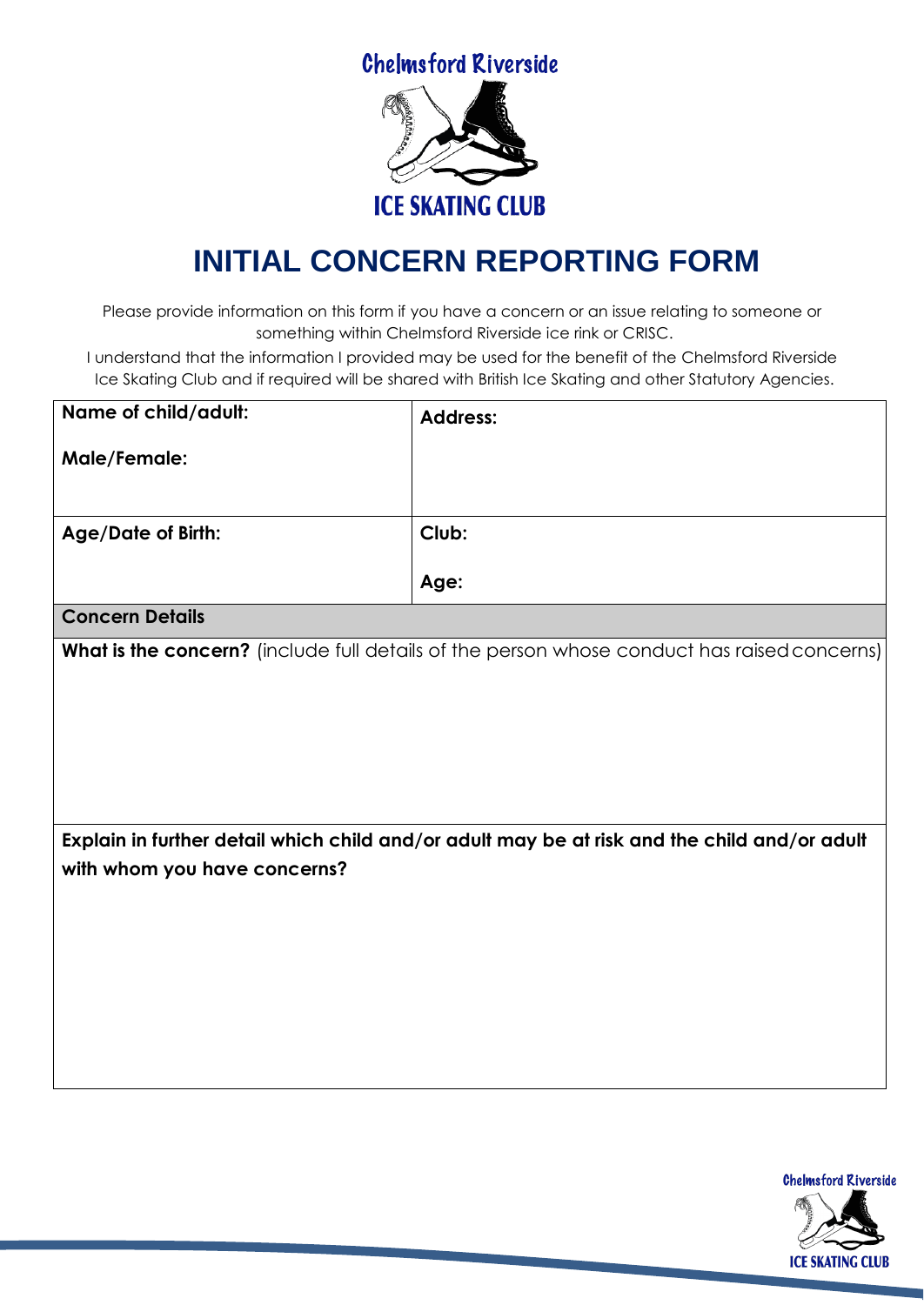## **External Agency Support/Referral (please complete as appropriate)**

| Children's social care          | Contact Name:                        |
|---------------------------------|--------------------------------------|
| Y N                             | Telephone Number:<br>Date contacted: |
| <b>Adult social care</b>        | Contact Name:                        |
|                                 | Telephone Number:                    |
| Y N                             | Date contacted:                      |
| <b>Safeguarding Board</b>       | Contact Name:                        |
|                                 | Telephone Number:                    |
| Y N                             | Date contacted:                      |
| Police                          | <b>Contact Name:</b>                 |
|                                 | Telephone Number:                    |
| Y N                             | Date contacted:                      |
| Club (please specify)           | Contact Name:                        |
|                                 | Telephone Number:                    |
| Y N                             | Date contacted:                      |
| Other                           | <b>Contact Name:</b>                 |
|                                 | Telephone Number:                    |
| Y N                             | Date contacted:                      |
| Do you have any other comments? |                                      |
|                                 |                                      |
|                                 |                                      |
|                                 |                                      |
|                                 |                                      |
|                                 |                                      |
|                                 |                                      |
| Your name:                      | Rink / Club:                         |
|                                 |                                      |

| <b>rour name:</b> | NIIIN / VIV             |
|-------------------|-------------------------|
|                   | Rink / Club Role:       |
| <b>Address:</b>   | <b>Email address:</b>   |
|                   | <b>Mobile Phone No:</b> |
|                   | Date submitted:         |

**Chelmsford Riverside ICE SKATING CLUB**